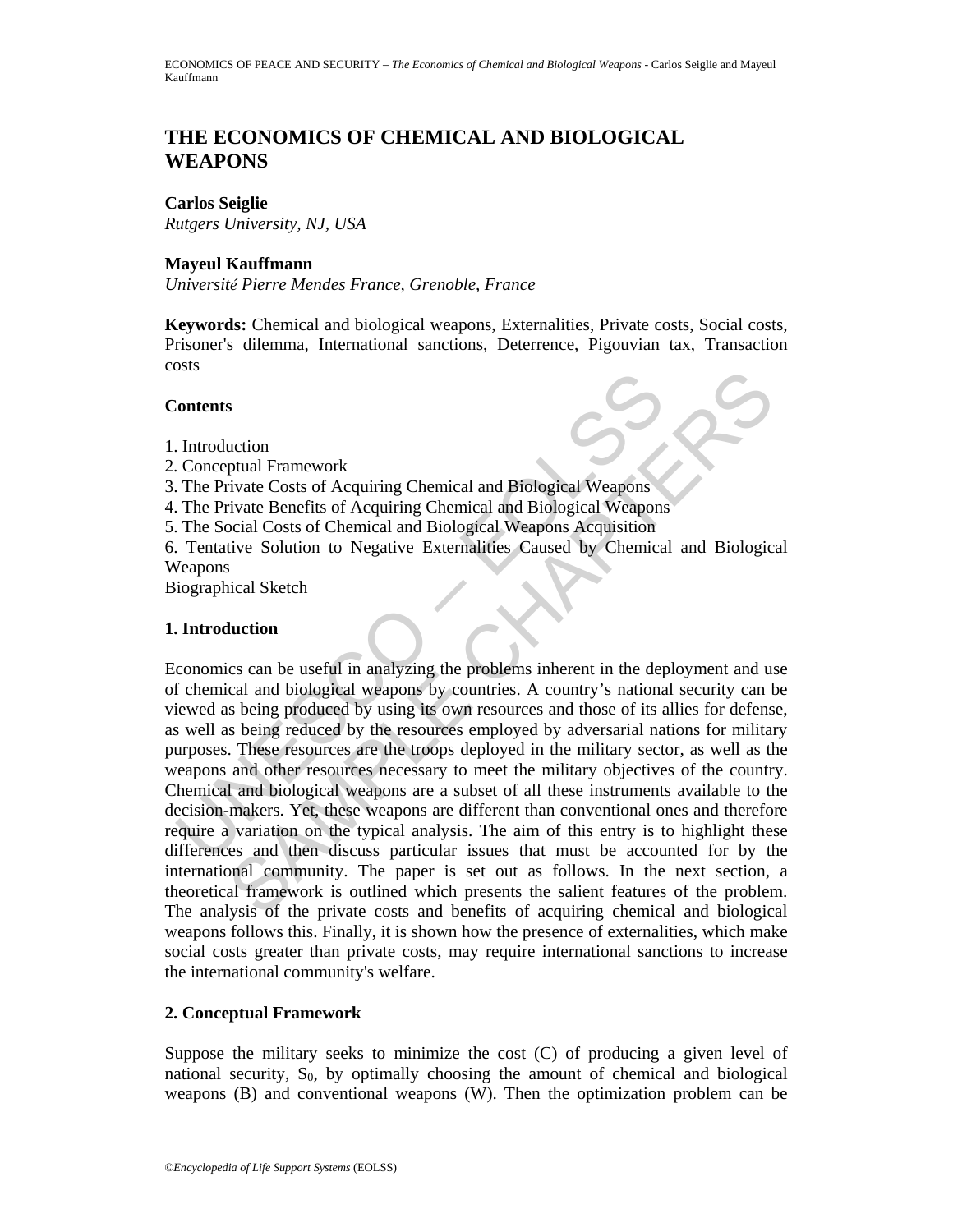stated as:

$$
\underset{BW}{Min} C = P_B B + P_W W \quad subject \ to \ S_0 = S(B, W, B^*, W^*)
$$

where  $P_B$  is the unit price of chemical and biological weapons, B is the number of chemical and biological weapons,  $P_W$  is the cost of conventional weapons and W is the number of conventional weapons employed. The production of national security or defense is positively related to the number of conventional and biological and chemical weapons deployed by the country, and inversely related to the amount of these deployed by the opponent which we denote with an asterisk,  $B^*$  and  $W^*$ . More specifically,

$$
\frac{\partial S}{\partial B}, \frac{\partial S}{\partial W} > 0; \quad \frac{\partial S}{\partial B^*}, \frac{\partial S}{\partial W^*} < 0
$$

For simplicity, we ignore military personnel without any loss in generality.





Figure 1 shows that the optimal amount of biological and conventional weapons needed to provide a given level of security  $S_0$  is  $B_0$  and  $W_0$  when their costs are  $P_B$  and  $P_W$ , respectively. Notice that as the relative price of conventional weapons rises to  $P'_{W}/P_{B}$ , the optimal strategy to provide for a given level of national defense becomes more intensive in chemical and biological weapons  $(W_1/B_1)$  decreases).